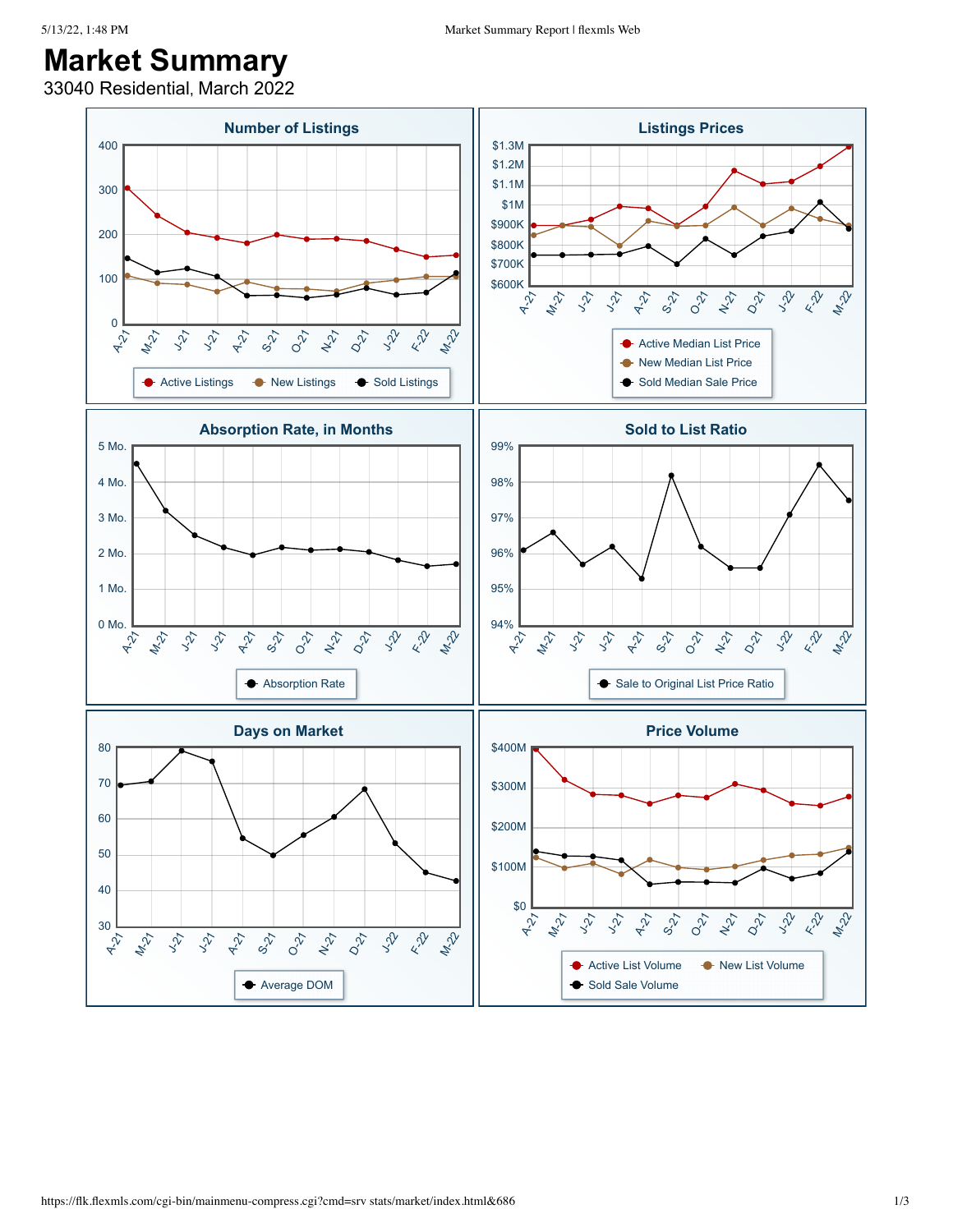5/13/22, 1:48 PM

| <b>Summary Statistics</b> |             |               |          |                 |                 |           |
|---------------------------|-------------|---------------|----------|-----------------|-----------------|-----------|
|                           | $Mar-22$    | <b>Mar-21</b> | $%$ Chq  | <b>2022 YTD</b> | <b>2021 YTD</b> | % Chg $ $ |
| Absorption Rate           | 1.71        | 5.6           | $-69.46$ | 1.73            | 6.08            | $-71.55$  |
| Average List Price        | \$1.804.196 | \$1.233.081   | 46.32    | \$1.414.550     | \$1.175.626     | 20.32     |
| Median List Price         | \$1.295.000 | \$852.500     | 51.91    | \$990,000       | \$829,000       | 19.42     |
| Average Sale Price        | \$1.216.225 | \$1.061.286   | 14.60    | \$1.180.950     | \$1.071.568     | 10.21     |
| Median Sale Price         | \$882.500   | \$814.750     | 8.32     | \$899,000       | \$772,000       | 16.45     |
| Average DOM               | 42          | 82            | $-48.78$ | 46              | 87              | $-47.13$  |
| Median DOM                | 12          | 47            | $-74.47$ | 16              | 48              | $-66.67$  |

| <b>Sold Listings</b> |                |                         |          |                |                     |          | <b>Pending Listings</b> |                |                   |          |                |                     |          |
|----------------------|----------------|-------------------------|----------|----------------|---------------------|----------|-------------------------|----------------|-------------------|----------|----------------|---------------------|----------|
|                      |                | <b>This Month</b>       |          |                | <b>Year to Date</b> |          |                         |                | <b>This Month</b> |          |                | <b>Year to Date</b> |          |
|                      | 2022           | 2021                    | % Chg    | 2022           | 2021                | % Chg    |                         | 2022           | 2021              | % Chg    | 2022           | 2021                | % Chg    |
| 0-99,999             | 0              | 0                       | 0.0      | 0              | 0                   | 0.0      | 0-99,999                | 0              | $\mathbf 0$       | 0.0      | 0              | $\mathbf 0$         | 0.0      |
| 100,000-149,999      | 4              | 0                       | N/A      | 8              | 0                   | N/A      | 100,000-149,999         | $\mathbf 0$    | $\mathbf 0$       | 0.0      | 4              | 0                   | N/A      |
| 150,000-199,999      | 4              | 0                       | N/A      | 6              | 2                   | 200.0    | 150,000-199,999         | $\overline{2}$ | 0                 | N/A      | 11             | 1                   | 1000.0   |
| 200,000-249,999      | 5              | 3                       | 66.7     | 7              | 6                   | 16.7     | 200,000-249,999         | 3              | $\overline{2}$    | 50.0     | 5              | 4                   | 25.0     |
| 250,000-299,999      | 4              | 5                       | $-20.0$  | $\overline{7}$ | 6                   | 16.7     | 250,000-299,999         | 2              | $\overline{4}$    | $-50.0$  | $\overline{7}$ | $\overline{7}$      | $0.0\,$  |
| 300,000-349,999      | $\mathbf 0$    | 3                       | $-100.0$ | 2              | 6                   | $-66.7$  | 300,000-349,999         | 1              | 3                 | $-66.7$  | 1              | $\overline{7}$      | $-85.7$  |
| 350,000-399,999      | 1              | 4                       | $-75.0$  | 2              | 13                  | $-84.6$  | 350,000-399,999         | 0              | $\overline{7}$    | $-100.0$ | 5              | 22                  | $-77.3$  |
| 400,000-449,999      | 3              | $\overline{7}$          | $-57.1$  | 5              | 13                  | $-61.5$  | 400,000-449,999         | 2              | 3                 | $-33.3$  | 7              | 15                  | $-53.3$  |
| 450,000-499,999      | $\overline{c}$ | 5                       | $-60.0$  | 8              | 10                  | $-20.0$  | 450,000-499,999         | 3              | $\overline{7}$    | $-57.1$  | 7              | 19                  | $-63.2$  |
| 500,000-549,999      | $\overline{2}$ | $\overline{\mathbf{4}}$ | $-50.0$  | 8              | 12                  | $-33.3$  | 500,000-549,999         | 4              | 6                 | $-33.3$  | 6              | 15                  | $-60.0$  |
| 550,000-599,999      | $\overline{c}$ | 5                       | $-60.0$  | 8              | 15                  | $-46.7$  | 550,000-599,999         | 3              | 8                 | $-62.5$  | 8              | 13                  | $-38.5$  |
| 600,000-649,999      | $\overline{7}$ | 6                       | 16.7     | 13             | 19                  | $-31.6$  | 600,000-649,999         | 3              | 4                 | $-25.0$  | 14             | 13                  | 7.7      |
| 650,000-699,999      | 5              | 11                      | $-54.5$  | 9              | 20                  | $-55.0$  | 650,000-699,999         | 4              | 14                | $-71.4$  | 14             | 35                  | $-60.0$  |
| 700,000-749,999      | 4              | $\overline{4}$          | 0.0      | 10             | 13                  | $-23.1$  | 700,000-749,999         | 0              | 11                | $-100.0$ | $\overline{7}$ | 21                  | $-66.7$  |
| 750,000-799,999      | 6              | $\overline{4}$          | 50.0     | 13             | 10                  | 30.0     | 750,000-799,999         | 4              | 8                 | $-50.0$  | 19             | 14                  | 35.7     |
| 800,000-849,999      | 4              | 10                      | $-60.0$  | $\overline{7}$ | 13                  | $-46.2$  | 800,000-849,999         | 2              | 10                | $-80.0$  | 9              | 15                  | $-40.0$  |
| 850,000-899,999      | 6              | 6                       | 0.0      | 13             | 15                  | $-13.3$  | 850,000-899,999         | 9              | 12                | $-25.0$  | 18             | 24                  | $-25.0$  |
| 900,000-949,999      | 5              | 5                       | 0.0      | 8              | 10                  | $-20.0$  | 900,000-949,999         | 5              | 3                 | 66.7     | 12             | 9                   | 33.3     |
| 950,000-999,999      | 1              | 3                       | $-66.7$  | 5              | 7                   | $-28.6$  | 950,000-999,999         | 1              | 4                 | $-75.0$  | 6              | 12                  | -50.0    |
| 1,000,000-1,099,999  | 3              | 1                       | 200.0    | 6              | $\overline{2}$      | 200.0    | 1,000,000-1,099,999     | 2              | 4                 | $-50.0$  | 5              | 5                   | 0.0      |
| 1,100,000-1,199,999  | $\overline{7}$ | $\overline{7}$          | 0.0      | 16             | 11                  | 45.5     | 1,100,000-1,199,999     | 2              | 1                 | 100.0    | 17             | 8                   | 112.5    |
| 1,200,000-1,299,999  | 6              | 4                       | 50.0     | 10             | 10                  | 0.0      | 1,200,000-1,299,999     | 4              | 4                 | 0.0      | 13             | 14                  | $-7.1$   |
| 1,300,000-1,399,999  | 1              | $\mathbf{1}$            | 0.0      | 4              | 4                   | 0.0      | 1,300,000-1,399,999     | 3              | 3                 | 0.0      | $\overline{7}$ | 8                   | $-12.5$  |
| 1,400,000-1,499,999  | 1              | 3                       | $-66.7$  | 4              | 6                   | $-33.3$  | 1,400,000-1,499,999     | 3              | 6                 | $-50.0$  | 6              | 12                  | $-50.0$  |
| 1,500,000-1,599,999  | $\overline{2}$ | 0                       | N/A      | 9              | $\mathbf{1}$        | 800.0    | 1,500,000-1,599,999     | $\mathbf{1}$   | $\mathbf 0$       | N/A      | $\overline{7}$ | $\mathbf 0$         | N/A      |
| 1,600,000-1,699,999  | 4              | 1                       | 300.0    | 7              | 5                   | 40.0     | 1,600,000-1,699,999     | 0              | $\mathbf{1}$      | $-100.0$ | 5              | $\overline{c}$      | 150.0    |
| 1,700,000-1,799,999  | 1              | 2                       | $-50.0$  | 7              | 5                   | 40.0     | 1,700,000-1,799,999     | 0              | $\overline{2}$    | $-100.0$ | 2              | 4                   | $-50.0$  |
| 1,800,000-1,899,999  | 3              | 3                       | 0.0      | 6              | 6                   | 0.0      | 1,800,000-1,899,999     | 2              | 0                 | N/A      | 5              | 6                   | $-16.7$  |
| 1,900,000-1,999,999  | $\overline{2}$ | $\Omega$                | N/A      | 3              | 0                   | N/A      | 1,900,000-1,999,999     | 3              | 3                 | 0.0      | $\overline{7}$ | 10                  | $-30.0$  |
| 2,000,000-2,249,999  | 2              | $\overline{\mathbf{4}}$ | $-50.0$  | 6              | 12                  | $-50.0$  | 2,000,000-2,249,999     | 0              | 3                 | $-100.0$ | 5              | 4                   | 25.0     |
| 2,250,000-2,499,999  | $\overline{2}$ | 5                       | $-60.0$  | 9              | 8                   | 12.5     | 2,250,000-2,499,999     | 3              | 4                 | $-25.0$  | 10             | 14                  | $-28.6$  |
| 2,500,000-2,749,999  | 4              | 4                       | 0.0      | 6              | 6                   | 0.0      | 2,500,000-2,749,999     | 2              | $\overline{c}$    | 0.0      | 6              | 6                   | 0.0      |
| 2,750,000-2,999,999  | $\overline{c}$ | $\overline{2}$          | 0.0      | 5              | 4                   | 25.0     | 2,750,000-2,999,999     | 0              | $\mathbf{1}$      | $-100.0$ | 3              | 5                   | $-40.0$  |
| 3,000,000-3,249,999  | 3              | 1                       | 200.0    | 4              | 5                   | $-20.0$  | 3,000,000-3,249,999     | $\mathbf{1}$   | $\mathbf 0$       | N/A      | 2              | $\mathbf{1}$        | 100.0    |
| 3,250,000-3,499,999  | 3              | 1                       | 200.0    | 4              | $\overline{2}$      | 100.0    | 3,250,000-3,499,999     | 3              | $\overline{2}$    | 50.0     | 10             | 3                   | 233.3    |
| 3,500,000-3,749,999  | $\overline{2}$ | 1                       | 100.0    | 2              | $\mathbf{1}$        | 100.0    | 3,500,000-3,749,999     | 0              | $\mathbf{1}$      | $-100.0$ | 0              | 1                   | $-100.0$ |
| 3,750,000-3,999,999  | 0              | 1                       | $-100.0$ | 0              | $\overline{c}$      | $-100.0$ | 3,750,000-3,999,999     | 0              | $\overline{c}$    | $-100.0$ | 1              | 6                   | $-83.3$  |
| 4,000,000-4,249,999  | 0              | 0                       | 0.0      | 0              | 0                   | 0.0      | 4,000,000-4,249,999     | 0              | 0                 | 0.0      | 0              | 0                   | 0.0      |
| 4,250,000-4,499,999  | 0              | 0                       | 0.0      | 0              | $\mathbf{1}$        | $-100.0$ | 4,250,000-4,499,999     | 0              | $\mathbf 0$       | 0.0      | 0              | 0                   | 0.0      |
| 4,500,000-4,749,999  | 0              | 0                       | 0.0      | 0              | $\mathbf 0$         | 0.0      | 4,500,000-4,749,999     | 0              | $\mathbf 0$       | 0.0      | 0              | 0                   | 0.0      |
| 4,750,000-4,999,999  | 0              | 0                       | 0.0      | 0              | 0                   | 0.0      | 4,750,000-4,999,999     | 0              | 0                 | 0.0      | 0              | 0                   | 0.0      |
| 5,000,000+           | 1              | 0                       | N/A      | 2              | 1                   | 100.0    | 5,000,000+              | 0              | $\mathbf{1}$      | $-100.0$ | 1              | 1                   | 0.0      |
| Totals               | 114            | 126                     | $-9.5$   | 249            | 282                 | $-11.7$  | <b>Totals</b>           | 77             | 146               | $-47.3$  | 272            | 356                 | $-23.6$  |